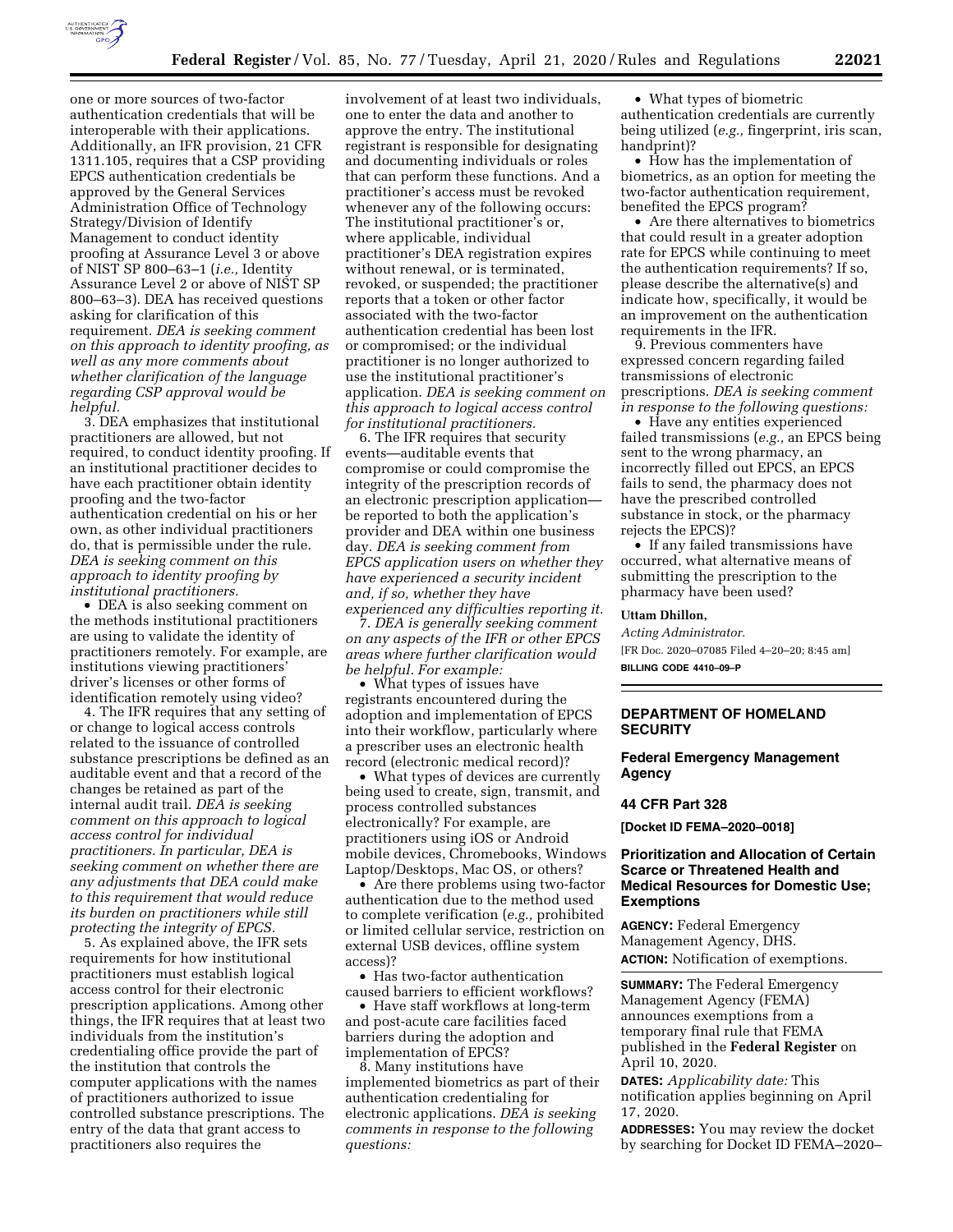0018, via the Federal eRulemaking Portal: *[http://www.regulations.gov.](http://www.regulations.gov)*  **FOR FURTHER INFORMATION CONTACT:**  Daniel McMasters, Program Analyst, Office of Policy and Program Analysis, 202–709–0661, *[FEMA-DPA@](mailto:FEMA-DPA@fema.dhs.gov) [fema.dhs.gov.](mailto:FEMA-DPA@fema.dhs.gov)* 

# **SUPPLEMENTARY INFORMATION:**

### **Background**

On April 10, 2020, the Administrator of the Federal Emergency Management Agency Administrator (FEMA Administrator or the Administrator) published a temporary final rule (the ''rule'') to allocate certain scarce or threatened materials for domestic use, so that these materials may not be exported from the United States without explicit approval by FEMA.<sup>1</sup> The rule aids the response of the United States to the spread of COVID–19 by ensuring that certain scarce or threatened health and medical resources are appropriately allocated for domestic use.2

The Administrator issued the rule under the authority of the Defense Production Act of 1950, as amended (DPA),3 and related executive orders and delegations.4 Most prominently, on April 3, 2020, the President signed a Memorandum on Allocating Certain Scarce or Threatened Health and Medical Resources to Domestic Use (Memorandum).<sup>5</sup> In the Memorandum, the President directed the Secretary of Homeland Security, through the Administrator, and in consultation with the Secretary of Health and Human Services (HHS), to use any and all authority available under section 101 of the DPA to allocate to domestic use, as appropriate, five types of personal protective equipment (PPE) materials (covered materials).

Consistent with the Memorandum, the rule provides that until August 10, 2020, and subject to certain exemptions, no shipments of covered materials may leave the United States without explicit approval by FEMA.<sup>6</sup> The rule requires U.S. Customs and Border Protection (CBP), in coordination with such other officials as may be appropriate, to notify FEMA of an intended export of covered

5*See* Memorandum on Allocating Certain Scarce or Threatened Health and Medical Resources to Domestic Use for the Secretary of Health and Human Services, the Secretary of Homeland Security, and the Administrator of the Federal Emergency Management Agency (Apr. 3, 2020), *[https://www.whitehouse.gov/presidential-actions/](https://www.whitehouse.gov/presidential-actions/memorandum-allocating-certain-scarce-threatened-health-medical-resources-domestic-use/)  [memorandum-allocating-certain-scarce-threatened](https://www.whitehouse.gov/presidential-actions/memorandum-allocating-certain-scarce-threatened-health-medical-resources-domestic-use/)[health-medical-resources-domestic-use/.](https://www.whitehouse.gov/presidential-actions/memorandum-allocating-certain-scarce-threatened-health-medical-resources-domestic-use/)* 

6 44 CFR 328.102(a).

materials.7 CBP must temporarily detain any shipment of such covered materials pending the Administrator's determination whether to return for domestic use, issue a rated order for, or allow the export of part or all of the shipment.<sup>8</sup> In making such determination, the Administrator may consult other agencies and will consider the totality of the circumstances, including: (1) The need to ensure that scarce or threatened items are appropriately allocated for domestic use; (2) minimization of disruption to the supply chain, both domestically and abroad; (3) the circumstances surrounding the distribution of the materials and potential hoarding or price-gouging concerns; (4) the quantity and quality of the materials; (5) humanitarian considerations; and (6) international relations and diplomatic considerations.9

In addition to providing for the determination described above, the rule includes one exemption to the requirement that covered materials not leave the United States without explicit approval by FEMA. In the interest of promoting the national defense, the Administrator determined to generally allow the export of covered materials from shipments made by or on behalf of U.S. manufacturers with continuous export agreements with customers in other countries since at least January 1, 2020, so long as at least 80 percent of such manufacturer's domestic production of such covered materials, on a per item basis, was distributed in the United States in the preceding 12 months.10 If FEMA determines that a shipment of covered materials falls within this exemption, such materials may be exported without further review by FEMA, provided that the Administrator may waive this exemption and fully review shipments of covered materials, if the Administrator determines that doing so is necessary or appropriate to promote the national defense.11

Pertinent to this notification, the rule also provides that the Administrator may establish, in his discretion, additional exemptions that he determines necessary or appropriate to promote the national defense and will announce any such exemptions by notice in the **Federal Register**. This notification announces such exemptions.

#### **Notice of Additional Exemptions**

Pursuant to 44 CFR 328.102(d)(2), section 101 of the DPA, and related authorities, the Administrator has determined that it is necessary and appropriate in order to promote the national defense to exempt certain categories of covered materials from the requirements of 44 CFR 328.102(a) and (b). The Administrator may waive any of these exemptions at any time and fully review shipments of covered materials under 44 CFR 328.102(b) if the Administrator determines that doing so is necessary or appropriate to promote the national defense. In addition, if CBP believes that any manufacturer, broker, distributor, exporter, or shipper of any covered materials is intentionally modifying its shipments in a way to take advantage of one or more of these exemptions, diverting materials from the United States market, or otherwise trying to circumvent the FEMA review requirements in 44 CFR 328.102(b) through application of any of the exemptions, CBP may detain a shipment and forward information about that shipment (including the basis for CBP's belief) to FEMA for determination.

For exemptions (2), (3), (4), (8), and (9), below, FEMA will require a letter of attestation to be submitted to FEMA via CBP's document imaging system and placed on file with CBP, certifying to FEMA the purpose of the shipment of covered materials. The letter should be submitted to CBP with other documentation related to the shipment, and contain the following information:

(1) A description of which exemption(s) the exporter is claiming.

(2) Details regarding the shipment that are sufficient for the CBP and FEMA officials to determine whether the shipment falls under the claimed exemption(s).

(3) A statement that the provided information is true and accurate to the best of the exporter's knowledge, and that the exporter is aware that false information is subject to prosecution under the DPA, as outlined in the allocation order.

Exporters who have concerns about how to file this letter of attestation should reach out to CBP to request additional details.

The exemptions are as follows. (1) *Shipments to U.S. Commonwealths and Territories, Including Guam, American Samoa, Puerto Rico, U.S. Virgin Islands, and the Commonwealth of the Northern Mariana Islands (Including Minor Outlying Islands).* The Administrator issues this exemption to clarify that shipments to U.S. territories are not

<sup>1</sup>*See* 85 FR 20195 (Apr. 10, 2020) (codified at 44 CFR part 328).

<sup>2</sup>*See* 44 CFR 328.101.

<sup>3</sup> 50 U.S.C. 4501 *et seq.* 

<sup>4</sup>*See* 85 FR at 20196–20197.

<sup>7</sup> 44 CFR 328.102(b).

<sup>8</sup> *Id.* 

<sup>9</sup> 44 CFR 328.102(c). 10 44 CFR 328.102(d)(1). 11 *Id.*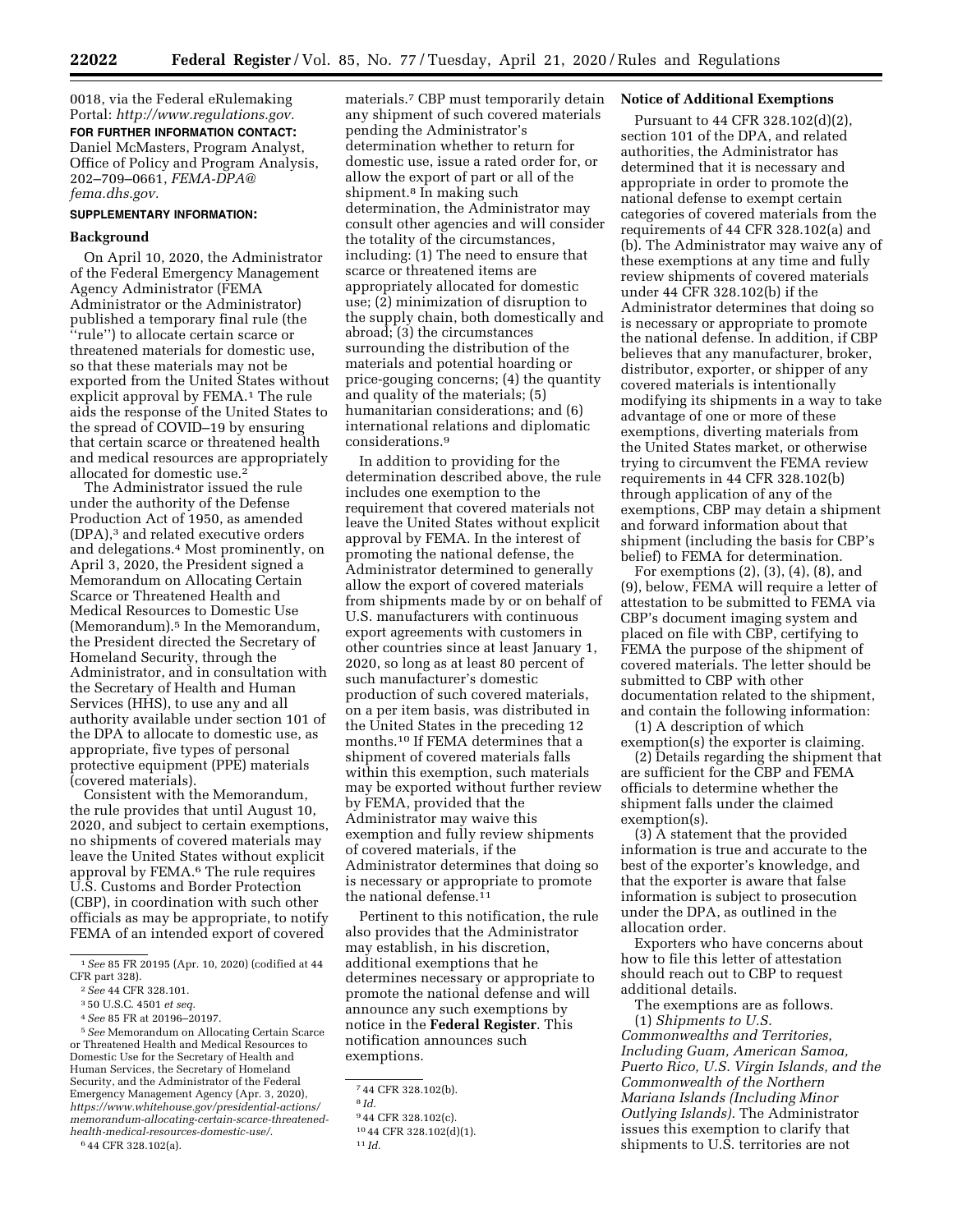considered to be ''exports'' for purposes of the implementation of the allocation order. The Administrator believes that this exemption is necessary to clarify the scope of the original allocation order and to ensure that scarce or threatened items are allocated for the use of all Americans, including Americans living in U.S. territories. The Administrator believes that ensuring widespread access by Americans to covered materials is necessary and appropriate to promote the national defense and consistent with the purposes of the Presidential Memorandum and the subsequent allocation order to provide for the needs of all Americans.

(2) *Exports of Covered Materials by Non-profit or Non-governmental Organizations that are Solely for Donation to Foreign Charities or Governments for Free Distribution (Not Sale) at their Destination(s).* The Administrator believes that it is necessary and appropriate to promote the national defense to support the efforts of domestic and international non-profit and non-governmental organizations (NGOs) responding to COVID–19 around the world, in response to the humanitarian concerns that have arisen as a result of this global pandemic, and consistent with the position of the United States as a world leader. A key element of national defense is the ability of the United States to convey international leadership during times of crisis, including the COVID–19 pandemic. This includes our ability to exercise moral leadership, help those in need, and to remain stalwarts of the international community. Denying shipments of humanitarian goods would undermine U.S. diplomacy and messaging internationally, allowing strategic competitors to take advantage of our absence. The allocation order recognizes the importance of humanitarian considerations by specifying it as an explicit factor to be considered in making determinations about whether to allow an export to proceed or to utilize the purchase domestically. This exemption creates a limited definition of what constitutes a humanitarian shipment for purpose of the exemption by limiting the exemption both on the exporter side (by limiting it to non-profit organizations or NGOs) and on the recipient side (foreign governments or charities). Further, the exemption is limited by specifying that the goods must be shipped as donations in kind and cannot be sold upon receipt. This limited exemption will allow FEMA to meet the goals of the allocation order while prioritizing review of

commercial shipments most likely to be needed for domestic use.

FEMA will require a letter of attestation to be submitted to FEMA via CBP's document imaging system and placed on file with CBP, certifying to FEMA the purpose of the shipment of covered materials.

(3) *Intracompany Transfers of Covered Materials by U.S. Companies from Domestic Facilities to Companyowned or Affiliated Foreign Facilities.*  The Administrator recognizes the international nature of many U.S. companies, and believes that allowing these companies to continue to produce at a high level is crucial to the functioning of the U.S. economy. One of the factors specifically identified in the allocation order as being critical for the national defense is minimization of disruption of the supply chain, both domestically and abroad. The Administrator believes that allowing this exemption would minimize disruption to the domestic supply chain, while not causing a detrimental shortage of covered materials to Americans.

FEMA will require a letter of attestation to be submitted to FEMA via CBP's document imaging system and placed on file with CBP, certifying to FEMA the purpose of the shipment of covered materials.

(4) *Shipments of Covered Materials that are Exported Solely for Assembly in Medical Kits and Diagnostic Testing Kits Destined for U.S. Sale and Delivery.* The Administrator recognizes that, in many circumstances, materials destined for domestic use are assembled in other countries, prior to being returned to the United States for domestic distribution. One of the factors specifically identified in the allocation order as being critical for the national defense is the minimization of disruption of the supply chain, both domestic and abroad. The Administrator believes that allowing the shipments of these kits is important to allow for uninterrupted continuation of existing supply chains, and is the most expedient means to ensure timely delivery and allocation of these materials within the United States to respond to the national emergency. Relying on existing supply chains where available and efficient will maximize the ability for FEMA and CBP to focus limited resources on areas where the supplies are being shipped outside the United States for final disposition. As noted above, the Administrator believes that ensuring widespread access by Americans to covered materials is necessary and appropriate to promote the national defense and consistent with the purposes of the Presidential

Memorandum, and the subsequent allocation order, to provide for the needs of Americans.

FEMA will require a letter of attestation to be submitted to FEMA via CBP's document imaging system and placed on file with CBP, certifying to FEMA the purpose of the shipment of covered materials.

(5) *Sealed, Sterile Medical Kits and Diagnostic Testing Kits Where Only a Portion of the Kit is Made Up of One or More Covered Materials That Cannot be Easily Removed Without Damaging the Kits.* The Administrator believes that detaining shipments containing these kits, and subsequently attempting to separate the covered materials from the kits (potentially destroying the kits in the process), is an inefficient use of national defense resources. In addition, ready-to-use sealed, sterile medical kits are vital for the healthcare community globally to continue to meet broader urgent healthcare needs in the context of the pandemic. Addressing the related healthcare needs globally will enable other countries to best respond to and contain the pandemic, which will advance the ability of the United States Government to best contain the pandemic within the United States. The Administrator believes that refraining from needlessly dismantling valuable kits is necessary and appropriate to promote the national defense and consistent with the purposes of the Presidential Memorandum, and the subsequent allocation order, to provide for the needs of Americans.

(6) *Declared Diplomatic Shipments from Foreign Embassies and Consulates to their Home Countries. These May be Shipped via Intermediaries (Logistics Providers) but are Shipped from and Consigned to Foreign Governments.*  Pursuant to the diplomatic interests of the United States, the Administrator believes that it is necessary and appropriate to promote the national defense to allow diplomatic shipments to proceed without interruption or delay. One of the factors specifically identified in the allocation order as being critical for the national defense is international relations and diplomatic concerns. The Administrator believes that stopping these types of shipments would cause significant international relations and domestic concerns, while not providing significantly enhanced access to covered materials for Americans. In order to continue to foster positive diplomatic relationships with our partners and allies, the Administrator has determined to exempt diplomatic shipments from the allocation order.